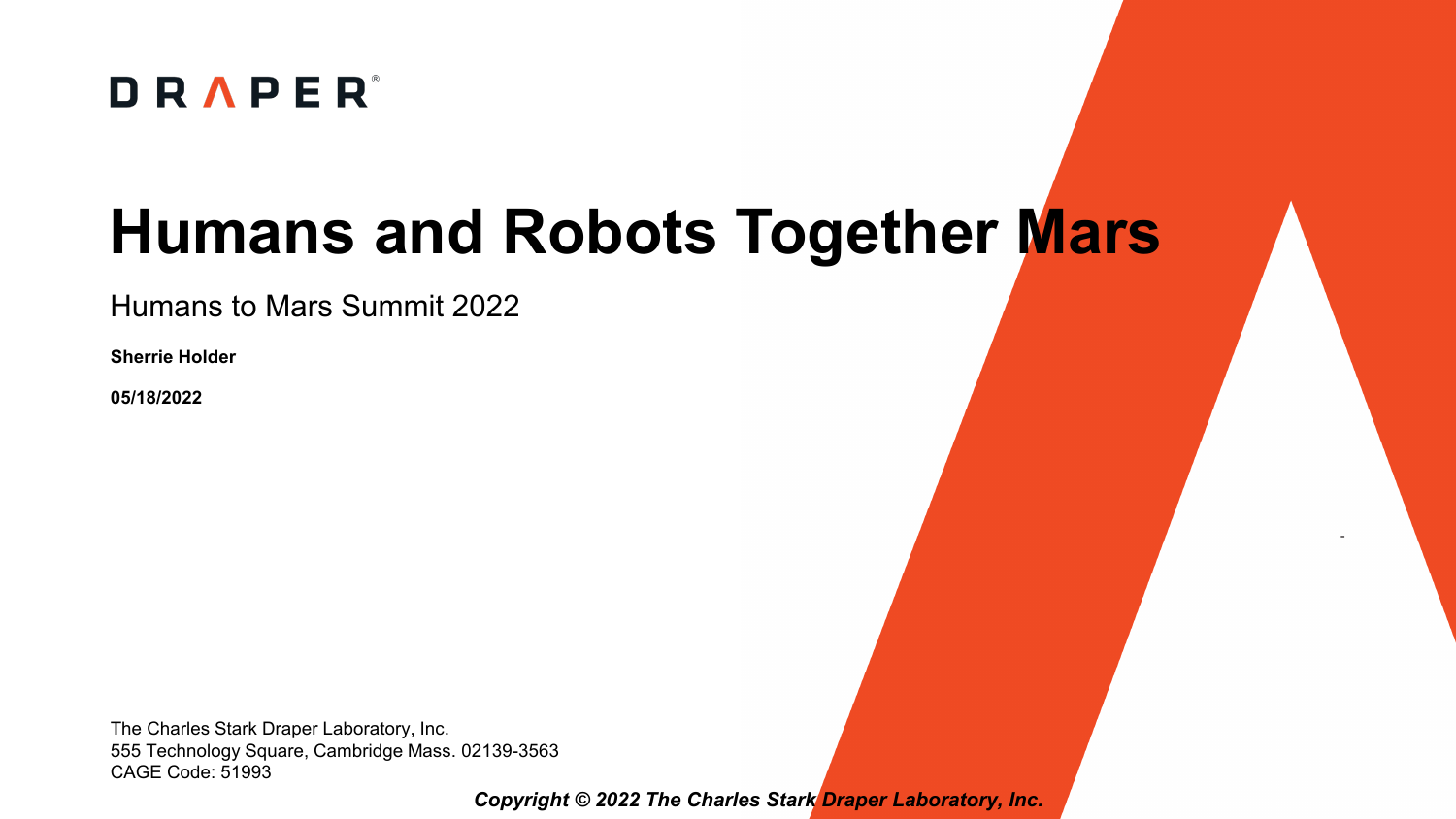## **Draper in Space**



Human-Systems Engineering



Guidance, Navigation, and Control Systems



#### Mission Scheduling and Management

#### **DRAPER**<sup>®</sup>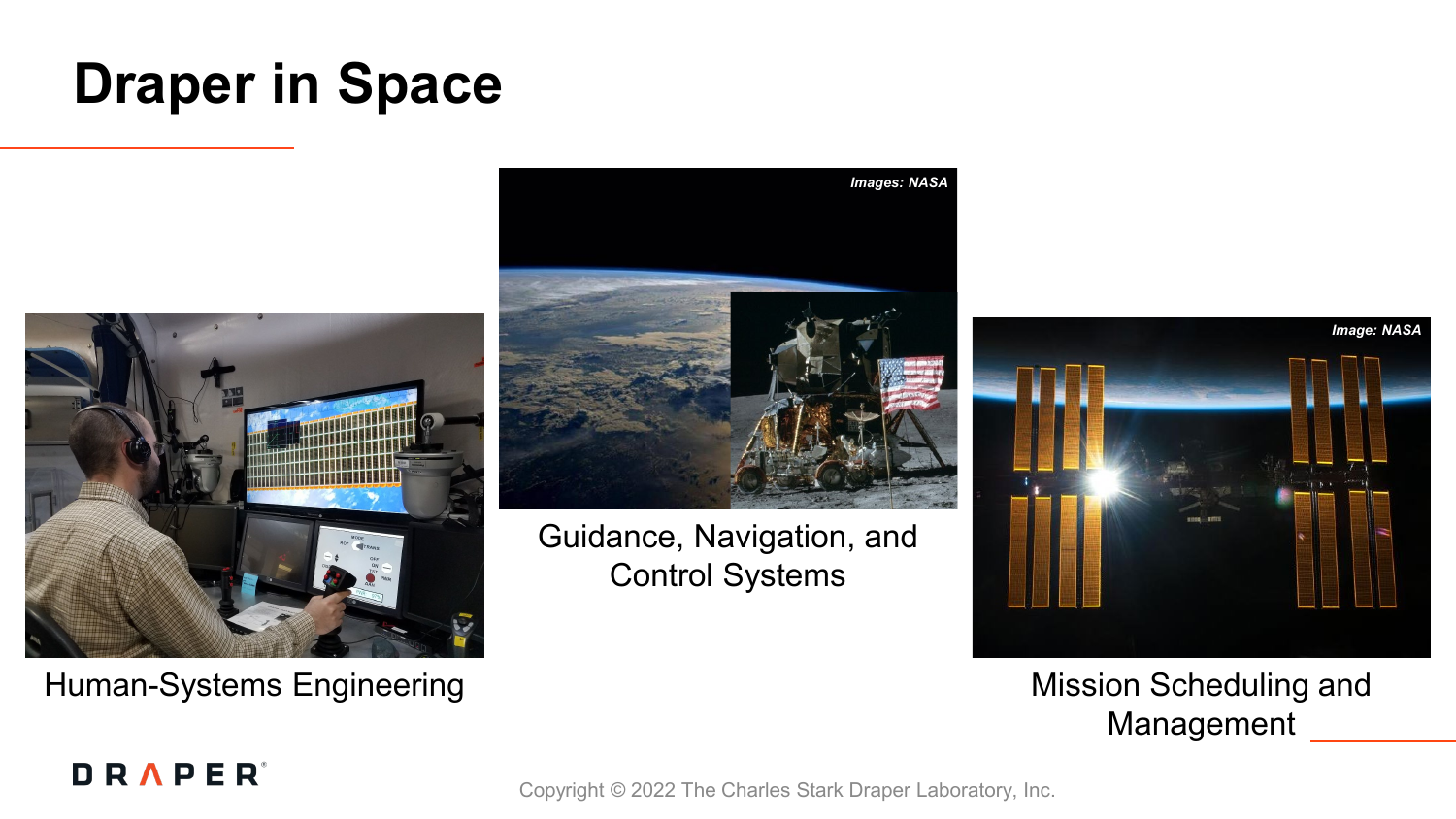### **Human Automation/Robot Interaction (HARI) Trade Study**



**DRAPER** 

### **Top 3 Technology Development Areas:**

- Machine Learning
- 2. Autonomous obstacle detection/imaging
- 3. Robotic/human information interfaces

### **Top 3 Research Areas:**

- Improving training for HAR systems and tasks
- 2. Establishing appropriate trust in automation/robotics systems
- 3. Understanding human intent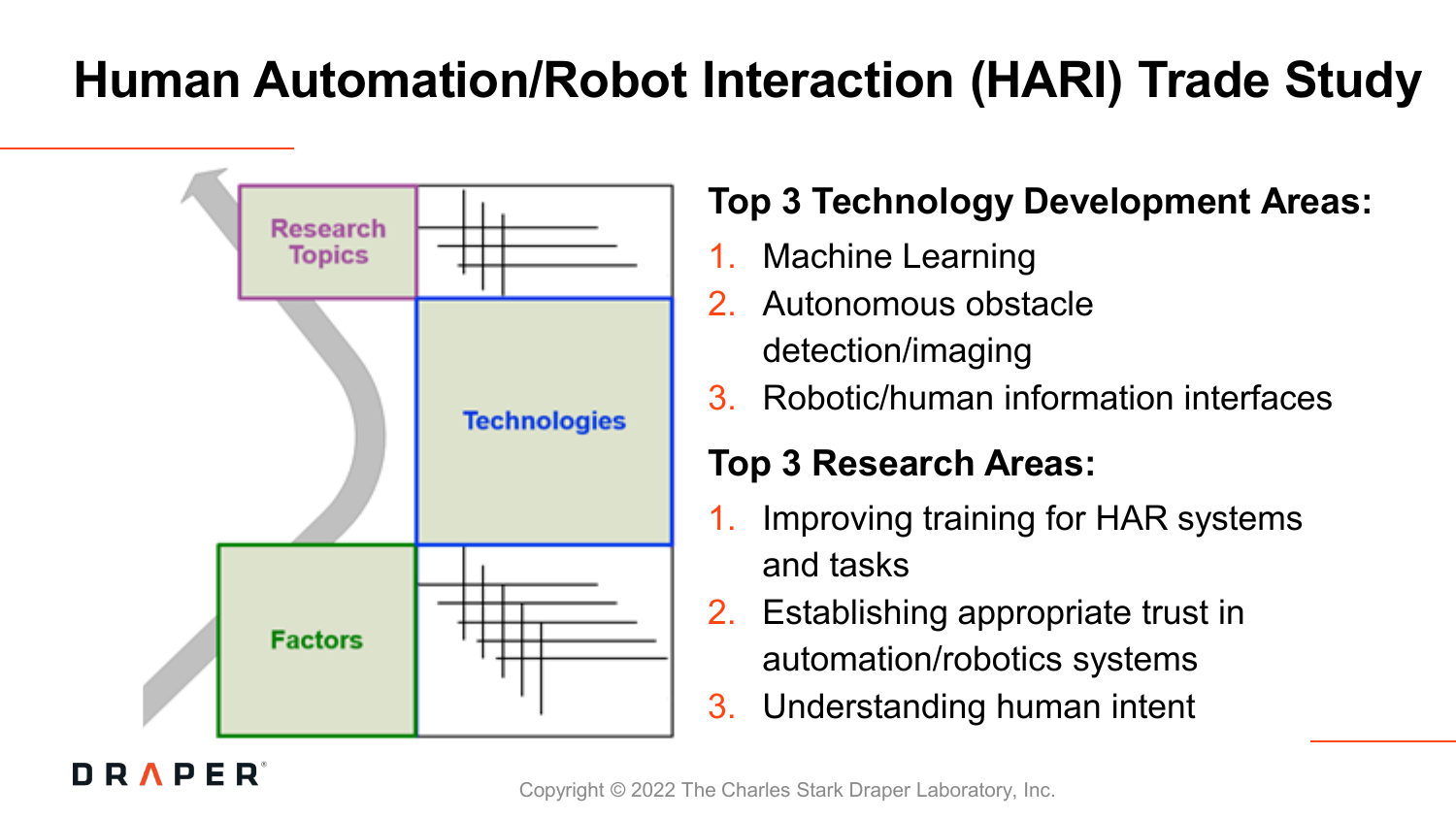## **Human System Engineering**

Effective teaming with machines requires machines to understand humans, humans to understand the machines, and for humans and machines to adapt to one another and the context of their environments and tasks



#### **DRAPER**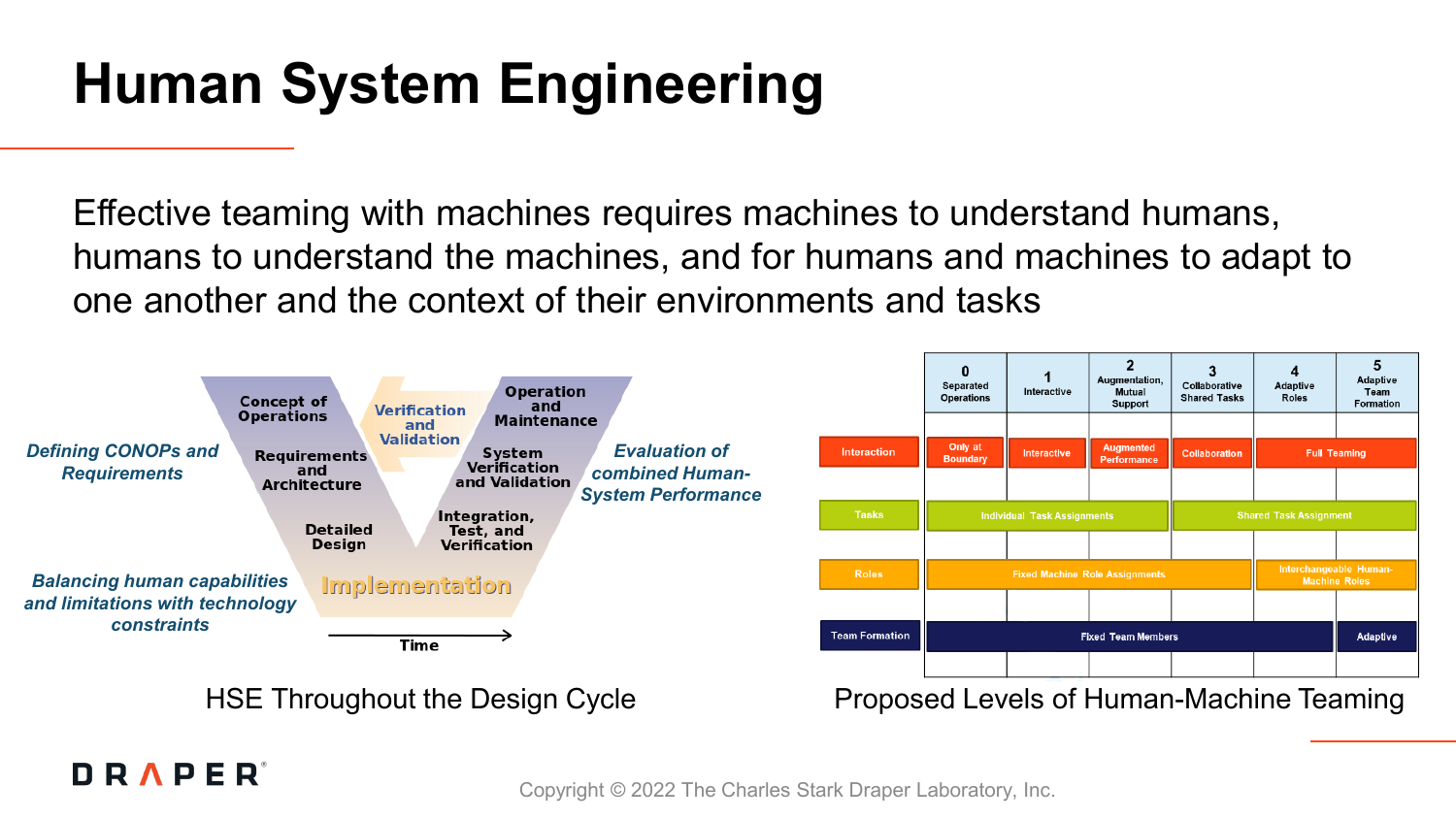# **Real-Time Performance Metrics**

### **Non-Intrusive Measurement of Human State**

- Measure performance, workload, and SA in manual and semi-autonomous tasks
- Provide real-time feedback for human operators



**RTPM Simulation for HERA NEEMO Simulation Laptop**



#### **Lunar Landing Task: Land vehicle following autonomous guidance**

#### *Verbal Callouts Flight Displays*







|          | <b>Altitude Fuel Level</b> |
|----------|----------------------------|
| 450 ft   |                            |
| 400 ft   |                            |
| 350 ft   |                            |
| 300 ft   | 7% Fuel                    |
| $250$ ft |                            |
| 225 ft   |                            |
| 200 ft   | 6% Fuel                    |
| $175$ ft |                            |
| 150 ft   |                            |
| $140$ ft | 5% Fuel                    |
| 130 ft   |                            |
| $120$ ft |                            |
| 110 ft   |                            |
| 100 ft   | 4% Fuel                    |
|          |                            |

#### **DRAPER**